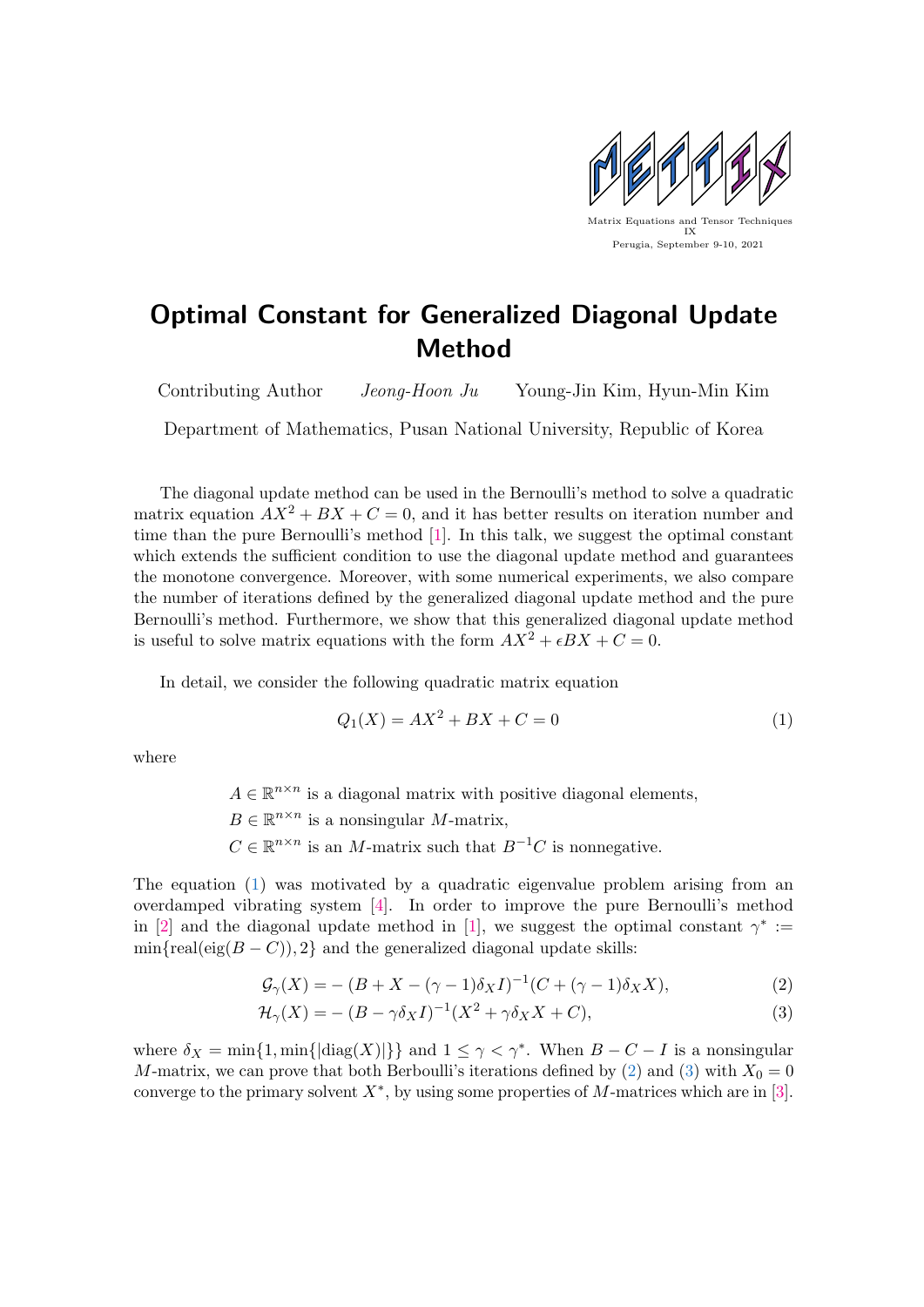Furthermore, we consider a numerical example with the following  $m \times m$  coefficient matrices:

$$
A = I, B = \epsilon
$$
\n
$$
\begin{bmatrix}\n20 & -10 & & & & \\
-10 & 30 & -10 & & & \\
& -10 & 30 & -10 & & \\
& & -10 & \ddots & \ddots & \\
& & & \ddots & 30 & -10 \\
& & & & -10 & 20\n\end{bmatrix}, C = \begin{bmatrix}\n15 & -5 & & & & \\
-5 & 15 & -5 & & & \\
& -5 & 15 & -5 & \\
& & & \ddots & \ddots & \\
& & & & \ddots & 15 & -5 \\
& & & & & -5 & 15\n\end{bmatrix}
$$

which are motivated by [\[1\]](#page-2-0) and [\[5\]](#page-2-4), where  $\epsilon \in \mathbb{R}$ . We used the following algorithms:

$$
\begin{cases}\nX_0 = 0, \ \delta_X = \min\{1, \min\{|\text{diag}(X)|\}\}, \ \gamma = \min\{\text{real}(\text{eig}(B - C)), 2\} - 0.0001 \\
X_{i+1} = -(B + X_i)^{-1}C, \tag{B11} \\
X_{i+1} = -(B + X_i - (\gamma - 1)\delta_{X_i}I)^{-1}(C + (\gamma - 1)\delta_{X_i}X_i). \tag{B11-OC}\n\end{cases}
$$

$$
\begin{cases}\nX_0 = 0, & \delta_X = \min\{1, \min\{|\text{diag}(X)|\}\}, \ \gamma = \min\{\text{real}(\text{eig}(B - C)), 2\} - 0.0001 \\
X_{i+1} = -B^{-1}(X_i^2 + C), & \text{(B12)} \\
X_{i+1} = -(B - \gamma \delta_{X_i} I)^{-1}(X_i^2 + \gamma \delta_{X_i} X_i + C).\n\end{cases}
$$
\n(B12-OC)

When  $\epsilon = 0.95$ , we can not use the original diagonal update method in [\[1\]](#page-2-0), because  $B - C - 2I$  is not a nonsingular M-matrix. Fortunately, if we use the generalized diagonal update method with  $\gamma = 1.8683$ , we have the good results as follows:



Figure 1: Comparison of iteration number with the methods BI1, BI1-OC (left), and BI2, BI2-OC (right)